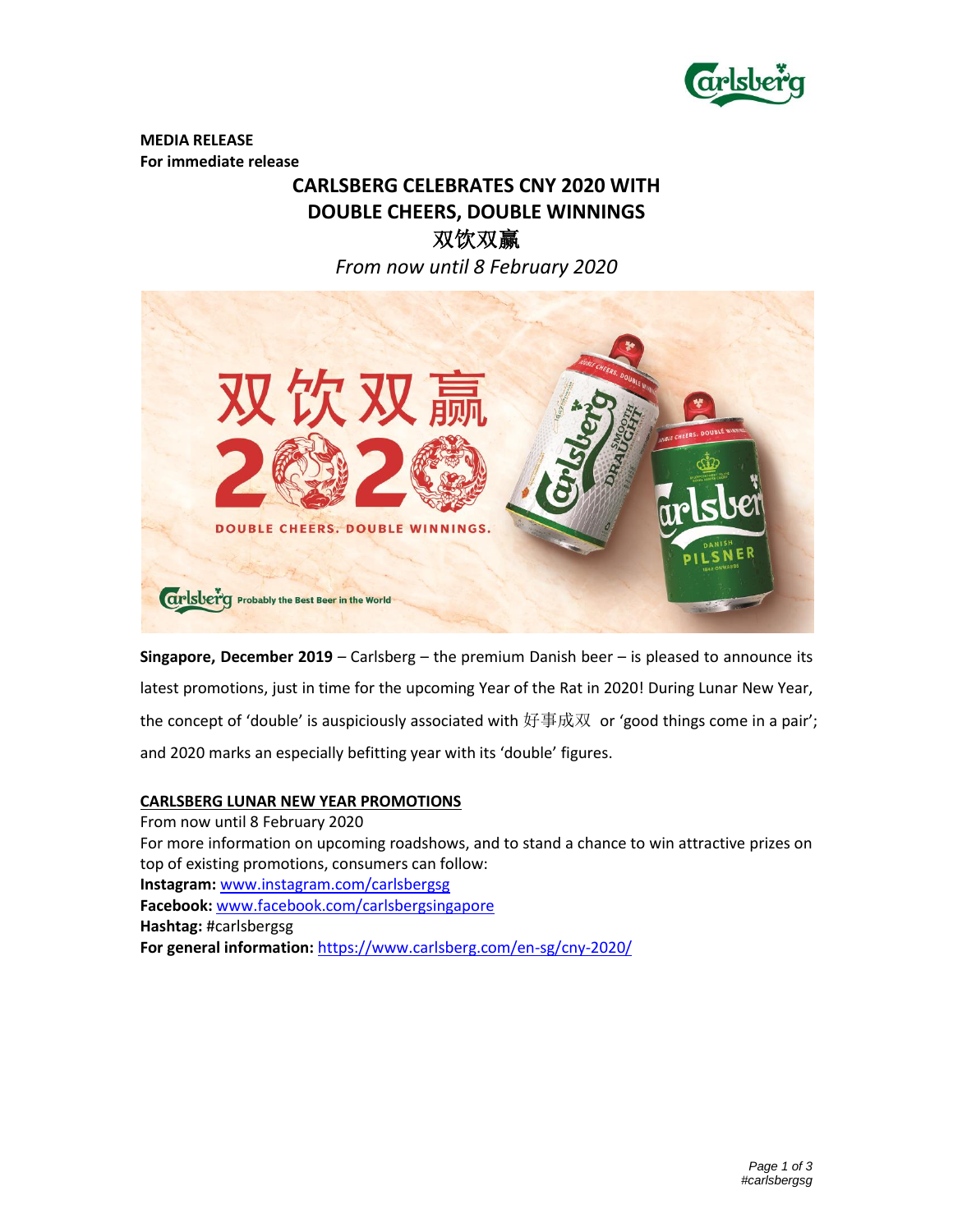

## **SUPERMARKETS, HYPERMARKETS AND CONVENIENCE STORES**

| irlsbei<br><i>drsberg</i><br>L-R Pilsner 12 pack; Pilsner with Red Tab; Smooth Draught 12-pack, Smooth Draught with Red Tab |                                                                                      |                                                                                              |                                                            |                                                                                                                   |  |  |  |
|-----------------------------------------------------------------------------------------------------------------------------|--------------------------------------------------------------------------------------|----------------------------------------------------------------------------------------------|------------------------------------------------------------|-------------------------------------------------------------------------------------------------------------------|--|--|--|
| <b>PROMOTION</b><br><b>MECHANICS</b>                                                                                        | <b>MINIMUM</b><br><b>PURCHASE</b><br><b>REQUIREMENT</b>                              | <b>HOW TO WIN</b>                                                                            | <b>HOW TO</b><br><b>REDEEM</b>                             | <b>PROMOTION PERIOD</b><br>/ T&C                                                                                  |  |  |  |
|                                                                                                                             | *Consumers can Whatsapp 8661 7356 for redemption information across all promotions   |                                                                                              |                                                            |                                                                                                                   |  |  |  |
| Collect<br>Carlsberg Red<br>Tabs to win<br>cash!                                                                            | Any Carlsberg<br>Pilsner or<br>Smooth Draught<br>can                                 | Top collector<br>wins \$6888<br>Second: \$2888<br>Third: \$1888<br>10 Winners:<br>\$288 each |                                                            | From now until 8<br>February 2020<br>Minimum 200 tabs to<br>qualify<br>Submission deadline is<br>14 February 2020 |  |  |  |
| Find & Collect<br>'SG' Red Tabs to<br>redeem instant<br>cash!                                                               | Any Carlsberg<br>Pilsner or<br>Smooth Draught<br>can                                 |                                                                                              | Collect 58 tabs<br>with 'SG' on<br>them to<br>redeem \$138 | From now until 8<br>February 2020<br>Redemption period:<br>6 December to 14<br>February 2020<br>658 winners only  |  |  |  |
| Redemption of<br>exclusive<br>Carlsberg<br>luggage with<br>minimum<br>purchase                                              | 96 cans (4<br>cartons of 24<br>cans) of<br>Carlsberg Pilsner<br>or Smooth<br>Draught |                                                                                              |                                                            | From now until 8<br>February 2020<br>Redemption period:<br>16 December to 16<br>February 2020                     |  |  |  |
| Carlsberg<br>Smooth<br>Draught - Buy<br>10 cans, get 2<br>cans free                                                         |                                                                                      |                                                                                              | 2 free cans are<br>included<br>within the<br>pack          | While stocks last                                                                                                 |  |  |  |